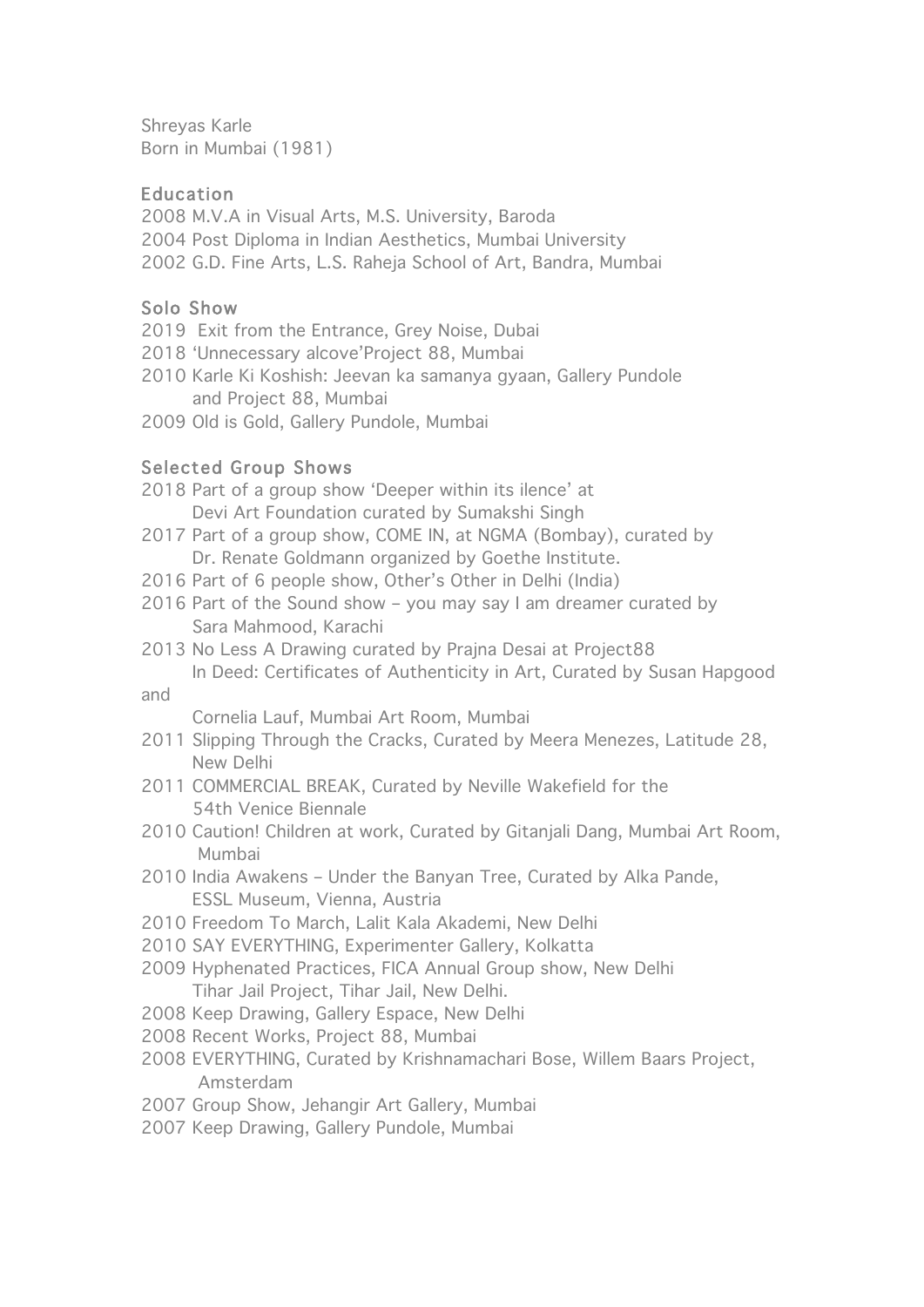## Camps/Workshops/Residencies

- 2013 Gasworks residency under the Inlaks Shivdasani foundation and the Charles Wallace Trust
- 2012 Rote Fabrik, Zurich. Residency awarded and supported by PRO-HELVETIA

Swiss Arts Council

- 2011 Extrapool residency, Nijmegen, Netherlands in collaboration with Sandarbh, India
- 2010 Montalvo Arts Centre, California. This residency was part of the FICA award
- 2007 Sandarbh Site-specific residency, Partapur, Rajasthan

# Awards / Scholarships

- 2009 FICA Artist Award for Emerging Contemporary Artist of India
- 2008 Recipient of the Bodhi Art award.
	- Kava Award from Kashi Art Gallery, Kochi, India
- 2008 Nasreen Mohamedi scholarship from Faculty of Fine Arts, M.S. University,

Baroda, India

- 2005 Senior Scholarship in the discipline of painting from LALIT KALA AKADEMI
- 2002 K.K. Hebber Art Foundation Award for painting, Jehangir Art Gallery, Mumbai

# Talks / Seminars / Teaching

- 2016 Invited to Srishti School of Design as a visiting faculty for the Interim Course
- 2014 Invited to YCAM for a seminar on Localizing Media Practices, Yamaguchi (Japan)
- 2014 Invited to participate in a closed door session on Arts and Culture in Global Cities Forum at the Ford Foundation Office in New Delhi, India.
- 2016 Invited for a panel on Institutional Poverty by DCAF in Cairo (Egypt)
- 2017 Was invited as a visiting faculty at the Penny W. Stamps School of Art & Design(University of Michigan)
- 2018 Kyoto University of Art and Design Graduate School as a Guest Lecturer in Kyoto (Japan)